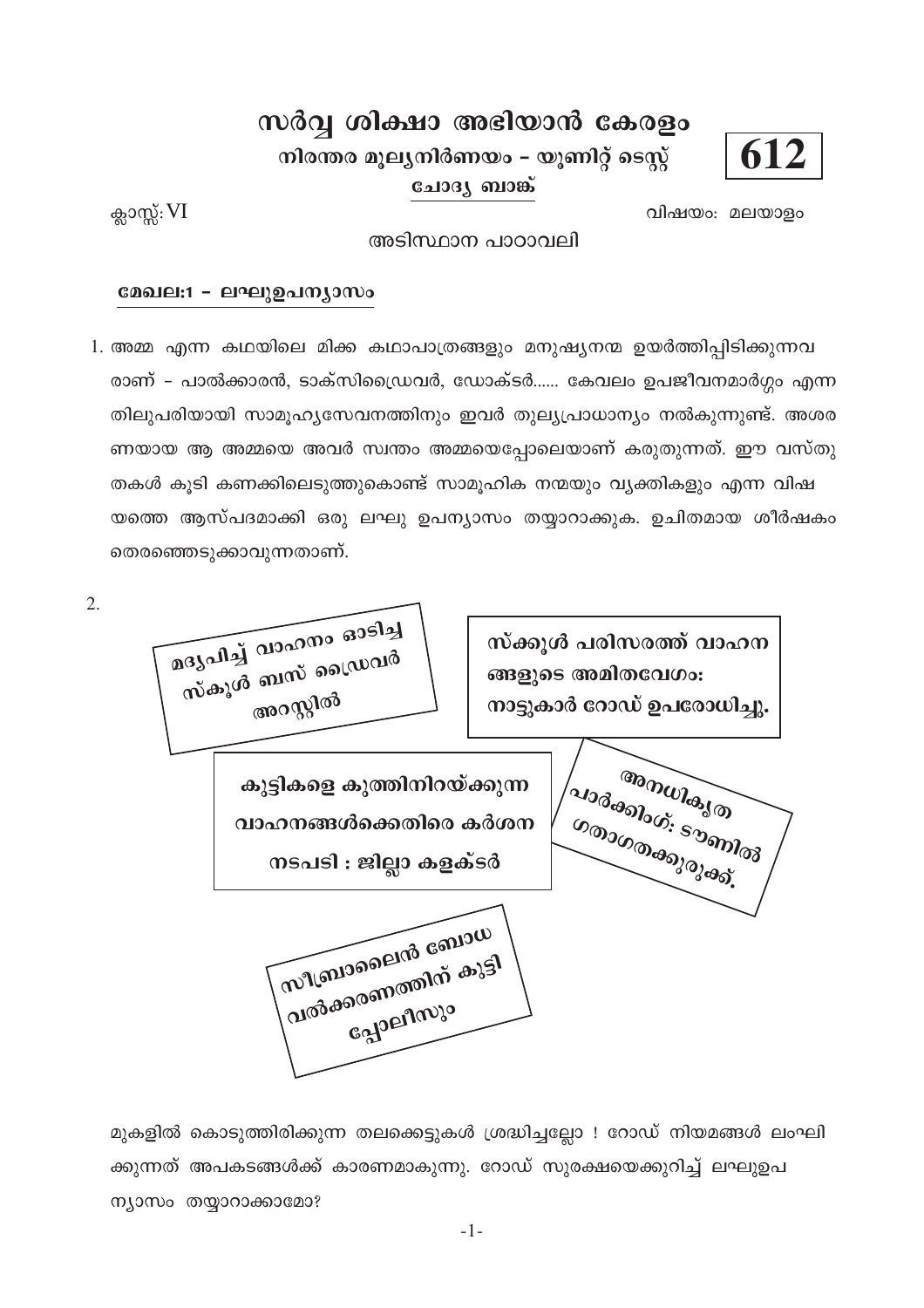''ഞാൻ എല്ലാവർക്കു<mark>ം</mark> ഒരു ഭാരമാണോ? മകനും അവന്റെ ഭാര്യയും എന്നോ ടൊന്നും മിണ്ടാറില്ല. പറ ഞ്ഞാൽ തന്നെ കുറ്റപ്പെടു ത്തലുകൾ മാത്രം. കൊച്ചുമ ക്കൾക്കെങ്കിലും എന്നോ ടൊന്ന് മിണ്ടിക്കുടേ?"

"മക്കളെല്ലാം പഠിച്ച് ഉയർന്ന നിലയിലെത്തിയപ്പോൾ ഞാൻ ഏറെ സന്തോഷിച്ചു. ഇനിയുള്ള ജീവിതം ഏറെ സുഖ കരമായിരിക്കും എന്ന് ഞാൻ കരുതി. പക്ഷേ, ഇപ്പോൾ അവ രെല്ലാം അവരുടെ വഴിക്കായി..... പണമുണ്ടാക്കിയിട്ടെന്താ... ഈ ഒറ്റപ്പെടൽ സഹിക്കാൻ വയ്യ..''

ഒറ്റപ്പെടലിന്റെ വേദന ഈ അമ്മമാരുടെ വാക്കുകളിൽ നിന്ന് അറിയുന്നില്ലേ? വൃദ്ധജനങ്ങ ളോടുള്ള അവഗണന ഇന്ന് സമൂഹത്തിൽ കൂടി വരികയാണ്. നിങ്ങൾ ഈ പ്രശ്നത്തെ എങ്ങനെയാണ് കാണുന്നത്?. നിങ്ങളുടെ കാഴ്ചപ്പാടുകൾ ഉൾപ്പെടുത്തി ഒരു ലഘുഉപ ന്യാസം തയ്യാറാക്കുക.

- 4. എഴുത്തച്ഛന്റെ ''അദ്ധ്യാത്മ രാമായണം കിളിപ്പാട്ടി''ലെ വികാരനിർഭരമായ ഒരു ഭാഗം നിങ്ങൾ പഠിച്ചല്ലോ? കൗസല്യയും ശ്രീരാമനും തമ്മിലുള്ള സ്നേഹത്തിന്റെ ആഴം നമ്മൾ അനുഭവിച്ചറിഞ്ഞു. മാധവിക്കുട്ടിയുടെ 'അമ്മ' എന്ന കഥയിൽ മക്കൾ സ്നേഹം തിരികെ നൽകുന്നില്ല. കുടുംബം എന്ന സങ്കല്പം ഇവിടെ തകരുകയാണ്. 'സ്നേഹമാണ് കുടും ബത്തിന്റെ അടിസ്ഥാനം' എന്ന വിഷയത്തെ ആസ്പദമാക്കി ലഘുഉപന്യാസം തയ്യാറാ ക്കുക. നിങ്ങൾ വായിച്ചിട്ടുള്ള സമാനകഥകളും കവിതകളും പ്രയോജനപ്പെടുത്തുമല്ലോ?
- 5. ശ്രീരാമന്റെ കഥ നിങ്ങൾ പഠിച്ചല്ലോ! അദ്ദേഹത്തിന്റെ ത്യാഗവും സത്യസന്ധതയും ബന്ധുജനങ്ങളോടുള്ള സ്നേഹവും മന:ശക്തിയും മാതൃകാപരമാണ്. ഈ മൂല്യങ്ങൾ ഏതുകാലത്തും മനുഷ്യൻ ഉയർത്തിപ്പിടിക്കേണ്ടവയാണ്. മറ്റനേകം മഹാന്മാരുടെ ജീവി തകഥകളും ഈ തത്വം നമ്മെ ഓർമ്മിപ്പിക്കുന്നു. മൂല്യബോധം ജീവിതത്തിൽ എന്ന വിഷയത്തെ അടിസ്ഥാനമാക്കി ലഘുഉപന്യാസം തയ്യാറാക്കുക.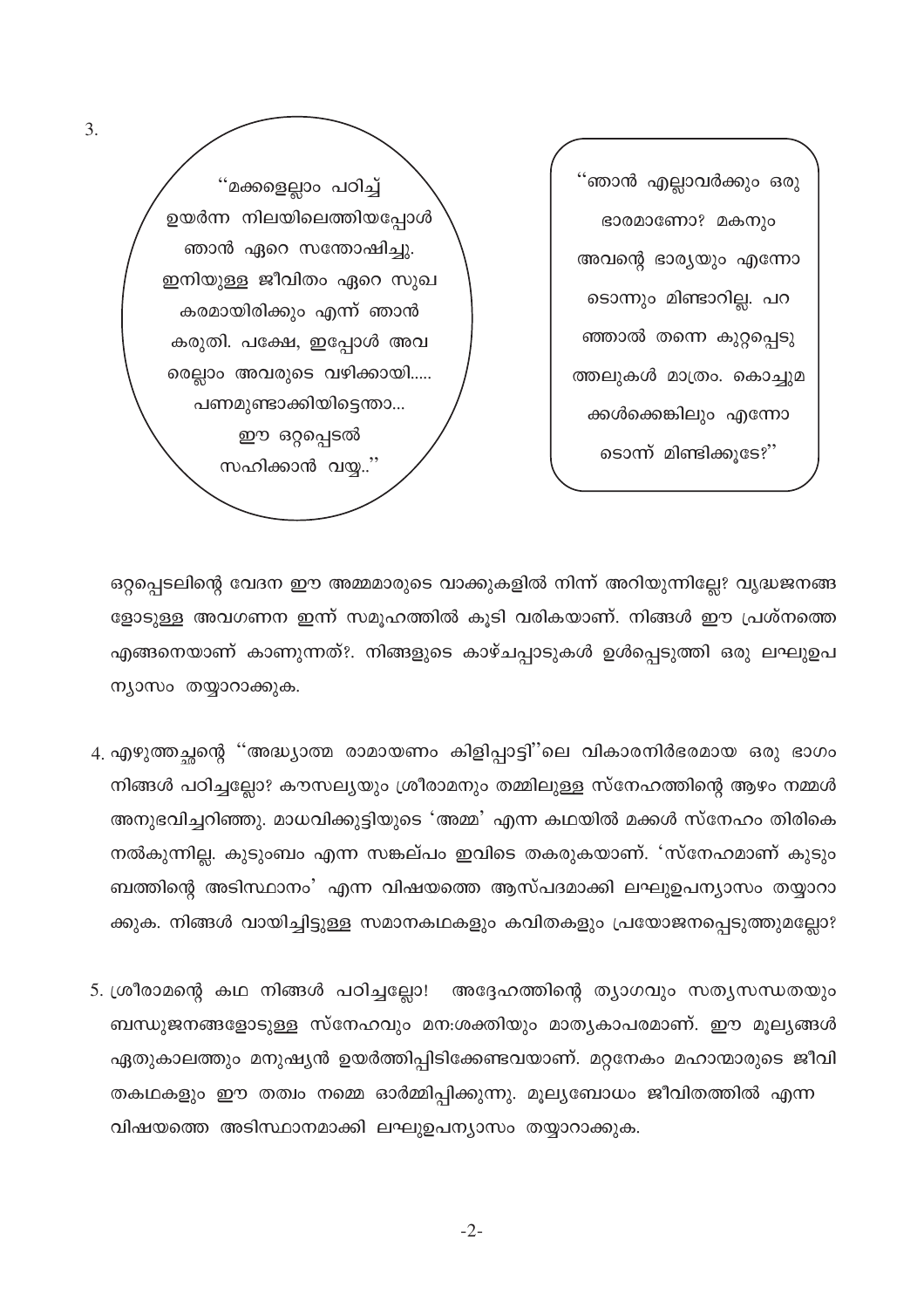### മേഖല:1 - പത്രവാർത്ത

1. മാധവിക്കുട്ടിയുടെ 'അമ്മ' എന്ന കഥ വായിച്ചല്ലോ. പാൽക്കാരന്റെയും ടാക്സിഡ്രൈവ റുടെയും പ്രവൃത്തി ഇന്നത്തെ സമൂഹത്തിന് ഒരു മാതൃകയാണ്. വർഷംതോറും നിര വധി ജീവൻ റോഡപകടങ്ങളിൽ പൊലിയുന്ന നമ്മുടെ നാട്ടിൽ ഇത്തരം നന്മകൾ ഉയർത്തി ക്കാട്ടേണ്ടതാണ്. ഇതിനായി ധർമഗിരി സ്ക്കൂളിലെ റോഡ് സുരക്ഷാ ക്ലബ്ബ് അവരെ ആദ രിക്കുന്നതിനായി ഒരു യോഗം സംഘടിപ്പിച്ചു.

|                                                               | കാരൃപരിപാടി                                           |  |
|---------------------------------------------------------------|-------------------------------------------------------|--|
|                                                               | 04.08.2011                                            |  |
|                                                               | വ്യാഴം $2 \text{ PM}$                                 |  |
| സ്വാഗതം :                                                     | മാസ്റ്റർ അഭിനവ്<br>കൺവീനർ, റോഡ് സുരക്ഷാ ക്ലബ്ബ്       |  |
| അദ്ധ്യക്ഷൻ :                                                  | ശ്രീ. രമേശ്<br>പി.ടിഎ.പ്രസിഡന്റ്                      |  |
|                                                               | ഉദ്ഘാടനം : ശ്രീ. ബോബി മാത്യു<br>പഞ്ചായത്ത് പ്രസിഡന്റ് |  |
| ഉപഹാരസമർപ്പണം : ശ്രീ. ടോം ജോസ്<br>ട്രാഫിക് എസ്.ഐ              |                                                       |  |
| ആശംസകൾ:<br>നന്ദി<br>$\sim$ $\sim$ $\sim$ $\sim$ $\sim$ $\sim$ | ശ്രീ. രാധാകൃഷ്ണൻ<br>ഹെഡ്മാസ്റ്റർ                      |  |

അടുത്ത ദിവസത്തെ പത്രങ്ങളിൽ നൽകാനായി ഒരു പത്രവാർത്ത തയ്യാറാക്കാമോ?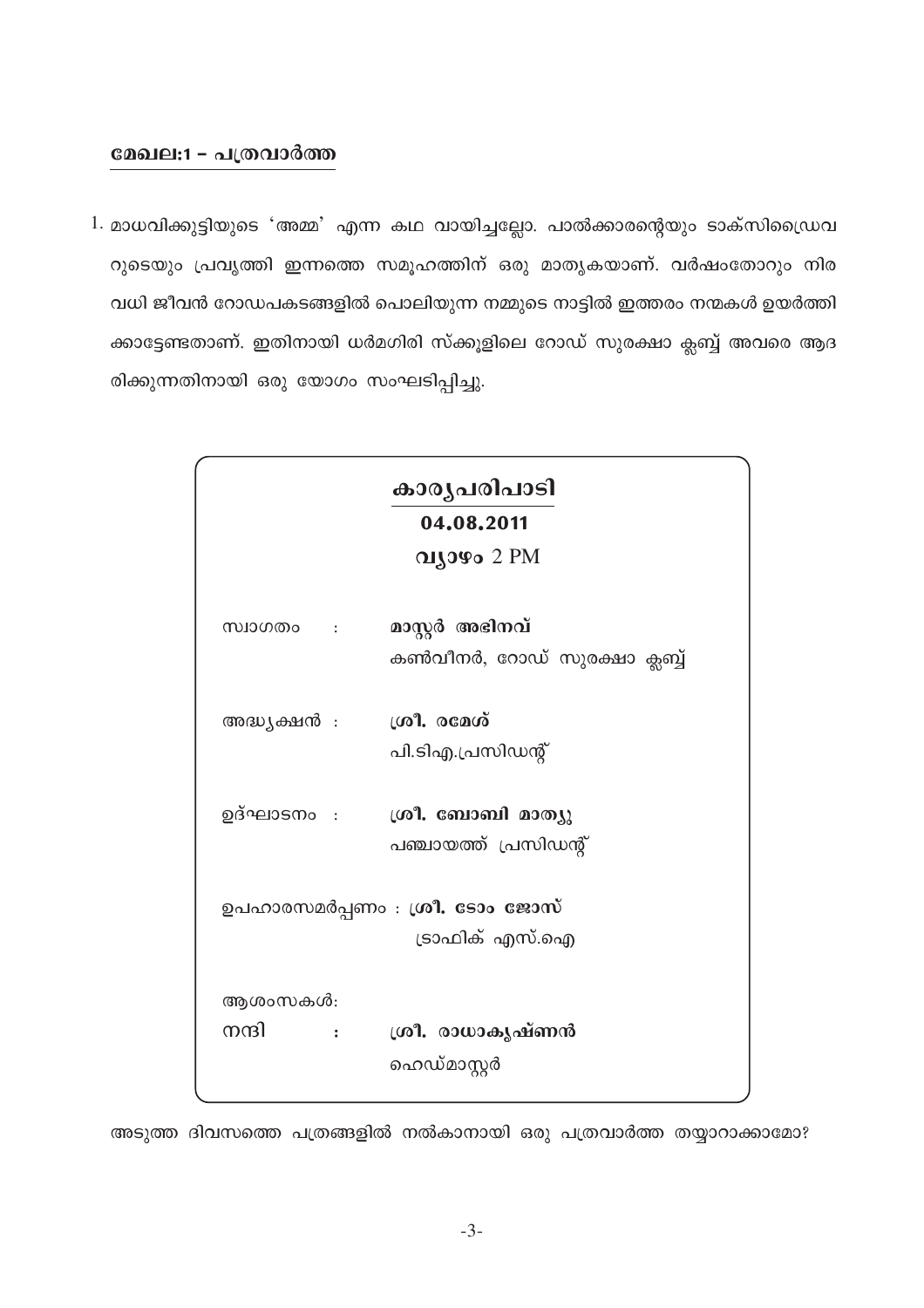$2.$  'അമ്മ' എന്ന കഥ വായിച്ചപ്പോൾ കാണിയങ്കാട് യു.പു.സ്കൂളിലെ കുട്ടികൾക്ക് മാധവി ക്കുട്ടിയെക്കുറിച്ച് കൂടുതൽ അറിയാൻ താൽപര്യം തോന്നി. ആഗസ്റ്റ് മാസത്തിലെ വിദ്യാ രംഗം കലാസാഹിതൃവേദിയുടെ പ്രധാന പരിപാടിയായി മാധവിക്കുട്ടി അനുസ്മരണം നടത്താനും തീരുമാനിച്ചു. കോളേജ് അദ്ധ്യാപകനും ചിന്തകനുമായ പ്രൊഫ. എം. ശിവ രാമൻ ആണ് മുഖ്യപ്രഭാഷണം നടത്തിയത്. അടുത്ത ദിവസത്തെ പത്രത്തിൽ നൽകാൻ ഒരു വാർത്ത തയ്യാറാക്കാമോ? പ്രഭാഷണത്തിലെ പ്രധാന ആശയങ്ങളും വാർത്തയിൽ ഉൾപ്പെടുത്തുമല്ലോ?

### നോട്ടീസ്

 $\overline{3}$ .

പ്രിയരേ.

ലോകമാതൃദിനത്തോടനുബന്ധിച്ച് സായന്തനം ക്ലബ്ബിന്റെ ആഭിമുഖ്യത്തിൽ യു.പി/ഹൈസ്ക്കൂൾ വിഭാഗം വിദ്യാർത്ഥികൾക്കായി ഒരു സെമിനാർ സംഘടി പ്പിക്കുന്നു. 16.08.2011 ചൊവ്വാഴ്ച പഞ്ചായത്ത് കമ്മ്യൂണിറ്റി ഹാളിൽവച്ചാണ് പരി പാടി സംഘടിപ്പിച്ചിരിക്കുന്നത്. ഏവരുടെയും സഹായസഹകരണങ്ങൾ പ്രതീ ക്ഷിക്കുന്നു.

| മരുതോട്,    | സെക്രട്ടറി | പ്രസിഡന്റ് |
|-------------|------------|------------|
| 06.08.2011. |            |            |

കാര്യപരിപാടി

| 9.00 എ.എം : രജിസ്ട്രേഷൻ |                                                                       |
|-------------------------|-----------------------------------------------------------------------|
| 9.30 എ.എം : പൊതുയോഗം    |                                                                       |
|                         | അദ്ധ്യക്ഷൻ : പഞ്ചായത്ത് പ്രസിഡന്റ്                                    |
|                         | സ്വാഗതം : ക്ലബ്ബ് പ്രസിഡന്റ്                                          |
|                         | ഉദ്ഘാടനം : എം.എൽ.എ                                                    |
|                         | ആശംസകൾ: പഞ്ചായത്ത് അംഗങ്ങൾ                                            |
| നന്ദി :                 | ക്ലബ്ബ് സെക്രട്ടറി                                                    |
| 10.30 എ.എം : സെമിനാർ    |                                                                       |
|                         | മോഡറേറ്റർ : ഡോ.കെ.രമണി                                                |
| പ്രബന്ധാവതരണം :         |                                                                       |
| ചർച്ച                   |                                                                       |
|                         | അറിയിപ്പ്: പ്രബന്ധങ്ങളൾ 10.08.2011 നു മുൻപായി ക്ലബ്ബിൽ എത്തിക്കേണ്ടതാ |

ണ്. തെരഞ്ഞെടുക്കപ്പെടുന്നവരെ വിവരം അറിയിക്കുന്നതാണ്.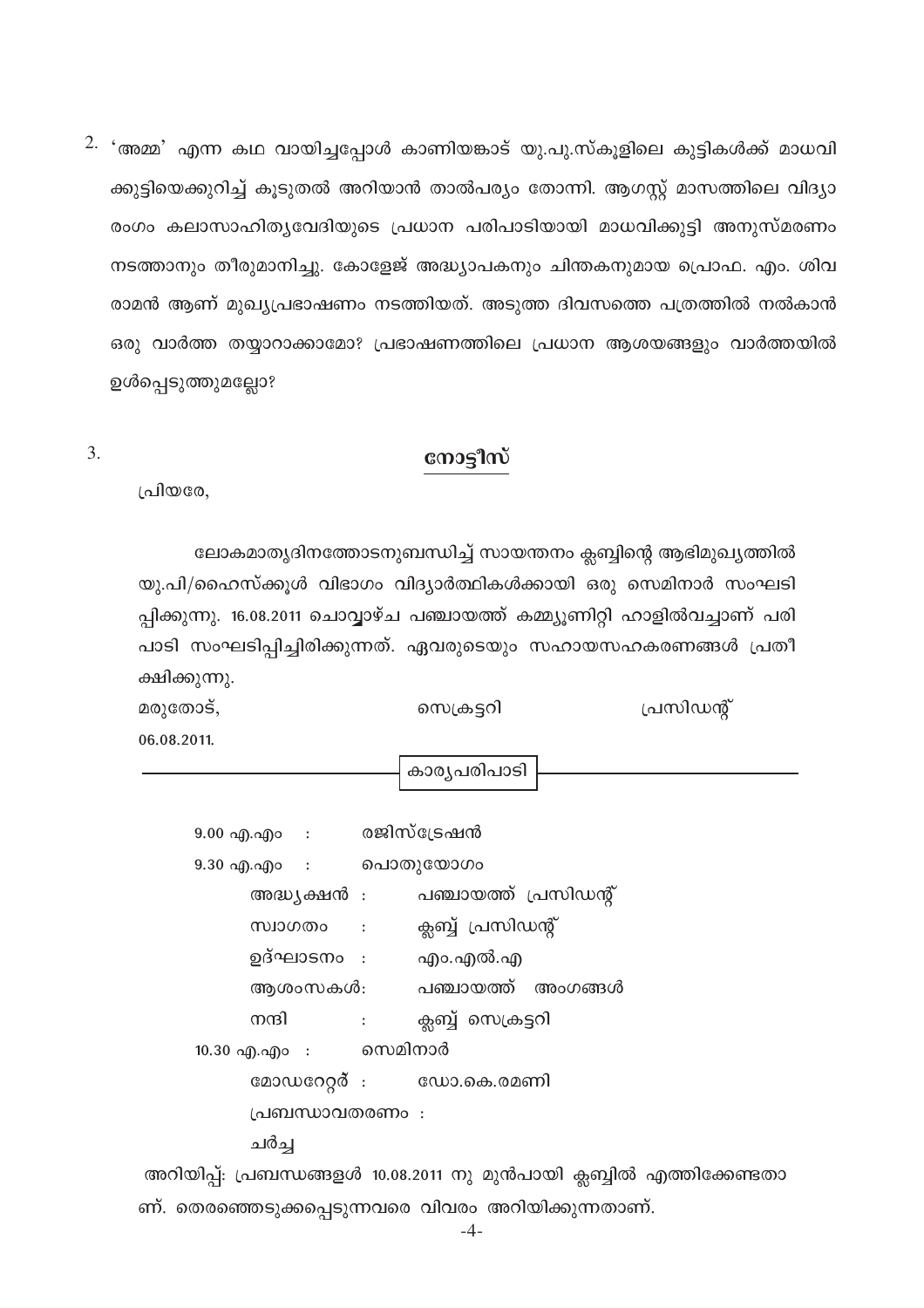വിഷയം

യു.പി വിഭാഗം : അമ്മ കൂടുംബത്തിന്റെ വിളക്ക് ഹൈസ്ക്കൂൾ വിഭാഗം : അമ്മ - ക്ഷമയുടെ പര്യായം

സെമിനാറിന്റെ വിശദാംശങ്ങൾ ഉൾപ്പെടുത്തി ഒരു പത്രവാർത്ത തയ്യാറാക്കുക.

4. പുന്നന്താനം ഗ്രാമപഞ്ചായത്തിലെ വിദ്യാഭ്യാസ സമിതിയുടെ നേതൃത്വത്തിൽ കുട്ടിക ളുടെ സർഗസൃഷ്ടികൾ ഒരു മാസികയാക്കി പ്രസിദ്ധീകരിക്കാൻ തീരുമാനിച്ചു. 'വിശ്വം സ്നേഹമയം' എന്ന യൂണിറ്റുമായി ബന്ധപ്പെട്ട് നടത്തിയ രചനകളാണ് ആദ്യലക്കത്തിൽ ഉൾപ്പെടുത്തിയത്. 'ഉദയം'എന്ന ഈ മാസികയുടെ പ്രകാശനകർമ്മം പുന്നന്താനം യു. പി.സ്ക്കുളിൽ വച്ച് നടക്കുന്ന വിപുലമായ യോഗത്തിൽ നിർവ്വഹിക്കപ്പെടും. സാഹിത്യ സാംസ്കാരിക നായകന്മാരും ജനപ്രതിനിധികളും പ്രസ്തുത ചടങ്ങിൽ സംബന്ധിക്കും.

ഈ ചടങ്ങ് സംബന്ധിച്ച് അന്നേ ദിവസം പത്രത്തിൽ വരാൻ സാധ്യതയുള്ള വാർത്ത തയ്യാറാക്കുക.

5. വീടുവിട്ടുപോയ ബഷീർ ദീർഘകാലത്തിനു ശേഷം ജന്മനാട്ടിൽ തിരിച്ചെത്തി. അപ്പോ ഴേക്കും അദ്ദേഹം വൈക്കം മുഹമ്മദ് ബഷീർ എന്ന പേരിൽ പ്രസിദ്ധനായിക്കഴിഞ്ഞിരു ന്നു. അദ്ദേഹത്തിന്റെ തിരിച്ചു വരവ് തലയോലപ്പറമ്പ് നിവാസികൾക്ക് വലിയ ആവേശമാ യി. ഇതു സംബന്ധിച്ച വാർത്തകൾ പത്രത്താളുകളിലും പ്രത്യക്ഷപ്പെട്ടു.

ഇത് സംബന്ധിച്ച ഒരു വാർത്ത നിങ്ങൾക്ക് തയ്യാറാക്കാമോ?

 $-5-$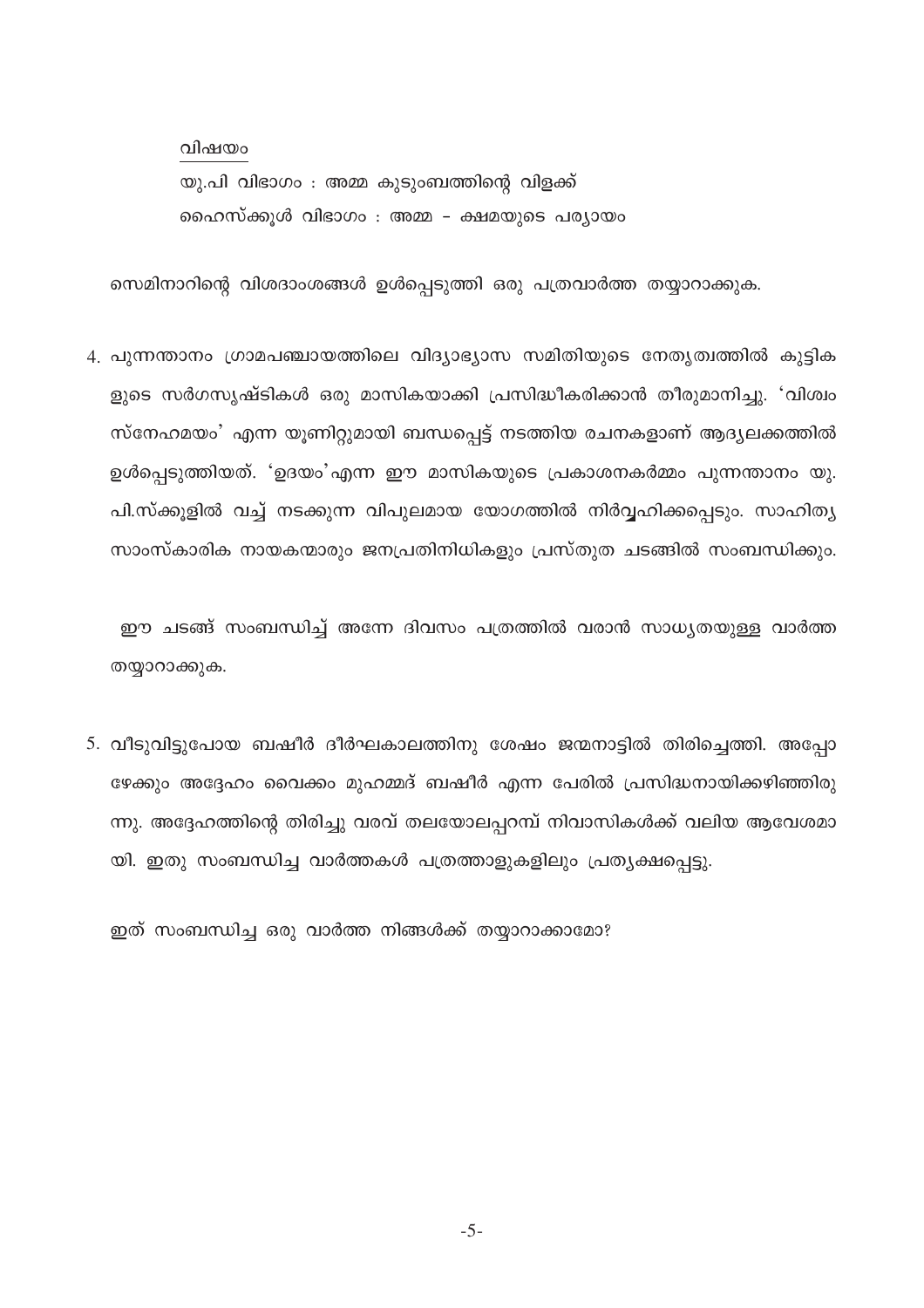### മേഖല: 3 - അനുഭവക്കുറിപ്പ്

- നമ്മുടെ ജീവിതത്തിൽ വ്യത്യസ്തങ്ങളായ നിരവധി അനുഭവങ്ങൾ ഉണ്ടാകുമല്ലോ?  $1<sub>1</sub>$ വൈക്കം മുഹമ്മദ് ബഷീറിന്റെ ജീവിതത്തിലെ അവിസ്മരണീയമായ ഒരു അനുഭവം നിങ്ങൾ വായിച്ചല്ലോ. നിങ്ങളുടെ ജീവിതത്തിലും ഇത്തരം മറക്കാനാവാത്ത നിരവധി അനുഭവങ്ങൾ ഉണ്ടായിട്ടുണ്ടാകും. യാത്രയുമായി ബന്ധപ്പെട്ട ഒരു അനുഭവക്കുറിപ്പ് തയ്യാറാക്കൂ.
- ഹാജർ പുസ്തകം മടക്കിവച്ചുകൊണ്ട് അക്ബർ മാഷ് കുട്ടികളോട് പറഞ്ഞു. ''ഞാനിന്ന്  $2.$ സ്ക്കുളിലേക്ക് വരുന്നവഴി ഒരു കാഴ്ച കണ്ടു. വഴിയരികിൽ അവശനായി കിടക്കുന്ന ഒരു വൃദ്ധൻ. തന്റെ ഭക്ഷണപ്പൊതിയും കുടിവെള്ളവും സന്തോഷത്തോടെ അയാൾക്ക് കൊടുക്കുന്ന ഒരു കുട്ടി. ഇതൊരു സാധാരണ സംഭവമാണെന്ന് നിങ്ങൾക്ക് തോന്നാം. പക്ഷേ ഈ സൽപ്രവൃത്തി ചെയ്തത് നമ്മുടെ ക്ലാസ്സിലെ ഒരു കുട്ടിയാണ്." അവന്റെ പേര് അദ്ധ്യാപകൻ പറഞ്ഞപ്പോൾ ക്ലാസ്സിൽ കരഘോഷം മുഴങ്ങി.

ഇത്തരം അനുഭവങ്ങൾ നിങ്ങൾക്കും ഉണ്ടായിട്ടില്ലേ? ഒരു അനുഭവം കുറിയ്ക്കൂ.

- 3. പൊട്ടിയ ജനൽച്ചില്ലിലേക്ക് നോക്കിയപ്പോൾ ബാബുവിന് വീണ്ടും കരച്ചിൽ വന്നു. തുടയിലെ തിണിർത്ത പാടുകളിൽ തലോടി അമ്മ എത്ര ആശ്വസിപ്പിച്ചിട്ടും അവന്റെ സങ്കടം മാറിയില്ല. അടുത്ത പറമ്പിൽ ക്രിക്കറ്റ് കളിച്ചവർ ചില്ലു പൊട്ടിച്ചതിനാണല്ലോ അമ്മ എന്നെ ഇങ്ങനെ അടിച്ചത്. ചെയ്യാത്ത കുറ്റത്തിന് ശിക്ഷ ഏറുവാങ്ങിയ ബാബു വിന്റെ സങ്കടം നിങ്ങൾ വായിച്ചല്ലോ? സമാനമായ ഒരു അനുഭവം കുറിയ്ക്കുക.
- 4. ''നീയിനി പഴയ കുടയുമായി സ്ക്കൂളിൽ പോയാൽമതി. ഒരു വർഷം ഒരു കുടയിൽ കൂടുതലൊന്നും മേടിച്ചു തരാൻ പറ്റില്ല. കുട്ടികളായാൽ കുറെയൊക്കെ ശ്രദ്ധവേണം. ഞങ്ങളുടെയൊക്കെ ചെറുപ്പകാലത്ത് ഒരു കുടയെങ്കിലും കിട്ടിയാൽ ഭാഗ്യമായിരുന്നു.''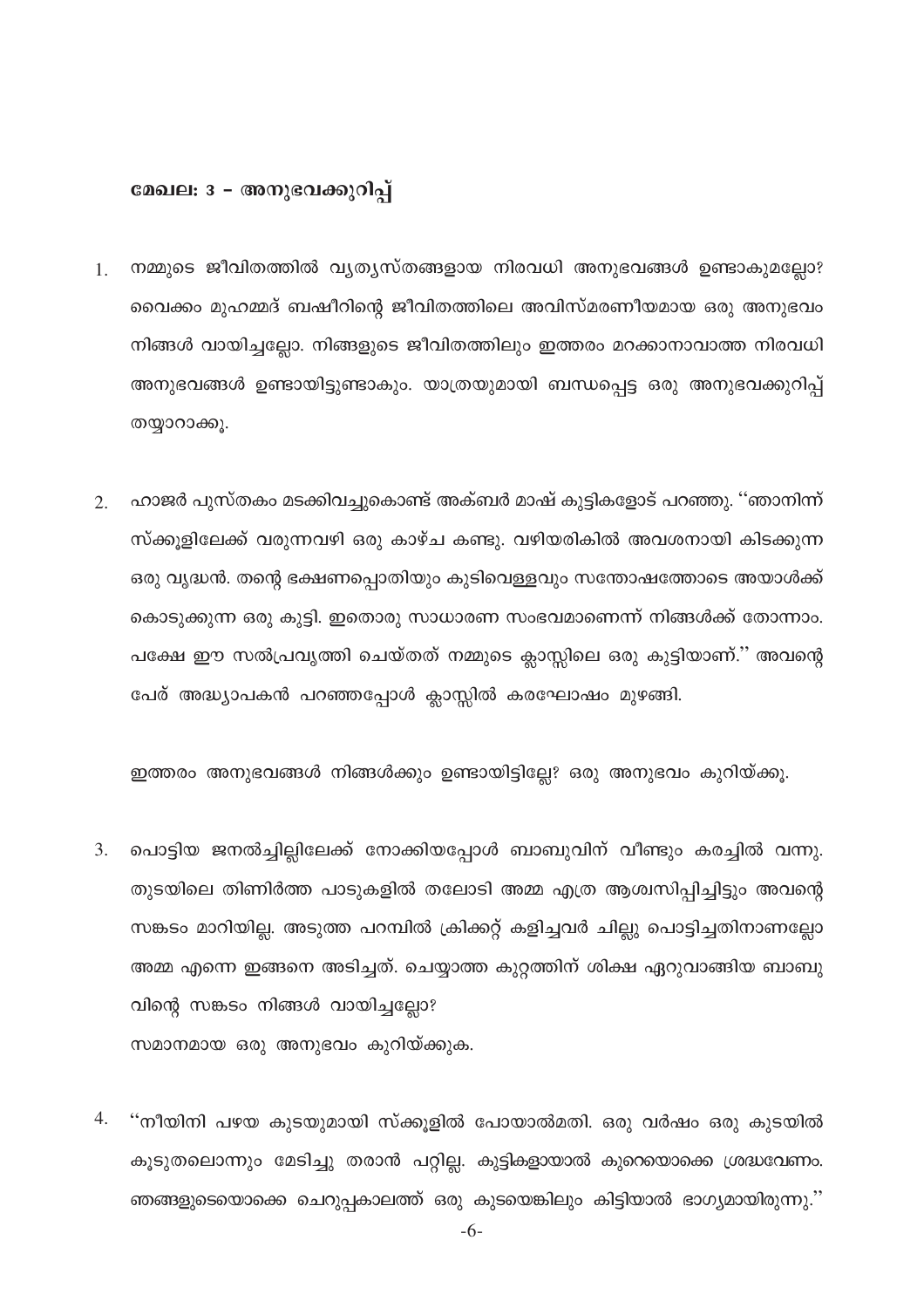മറ്റുള്ളവരുടെ മുൻപിൽ വച്ച് അച്ഛൻ ഇങ്ങനെ പറഞ്ഞപ്പോൾ ഓമനക്കുട്ടന് ജാളൃത തോന്നി. അച്ഛനൊന്ന് പതുക്കെ പറഞ്ഞുകൂടെ.. ഓമനക്കുട്ടന്റെ അവസ്ഥ കണ്ടില്ലേ.... നിങ്ങളുടെ സമാനമായ ഒരു അനുഭവം കുറി യ്ക്കൂ.....

5. അവൾക്ക് ഗീതടീച്ചറിനോട് എന്തെന്നില്ലാത്ത സ്നേഹം തോന്നി. ടീച്ചർ നിർബന്ധി ച്ചതു കൊണ്ടാണല്ലോ മത്സരത്തിൽ പങ്കെടുത്തതും ഒന്നാംസ്ഥാനം ലഭിച്ചതും. ഹെഡ്മാസ്റ്ററുടെ കൈയ്യിൽ നിന്നും സമ്മാനം ഏറ്റുവാങ്ങുമ്പോൾ മിനിക്കുട്ടി ചിന്തി ച്ചത് ഇതായിരുന്നു. അവളുടെ ജീവിതത്തിലെ ഏറ്റവും സന്തോഷകരമായ നിമിഷമാ യിരുന്നു അത്.

ഇതുപോലെ നിങ്ങളുടെ ജീവിതത്തിൽ ഉണ്ടായിട്ടുള്ള സന്തോഷകരമായ ഒരു അനു ഭവം കുറിയ്ക്കൂ.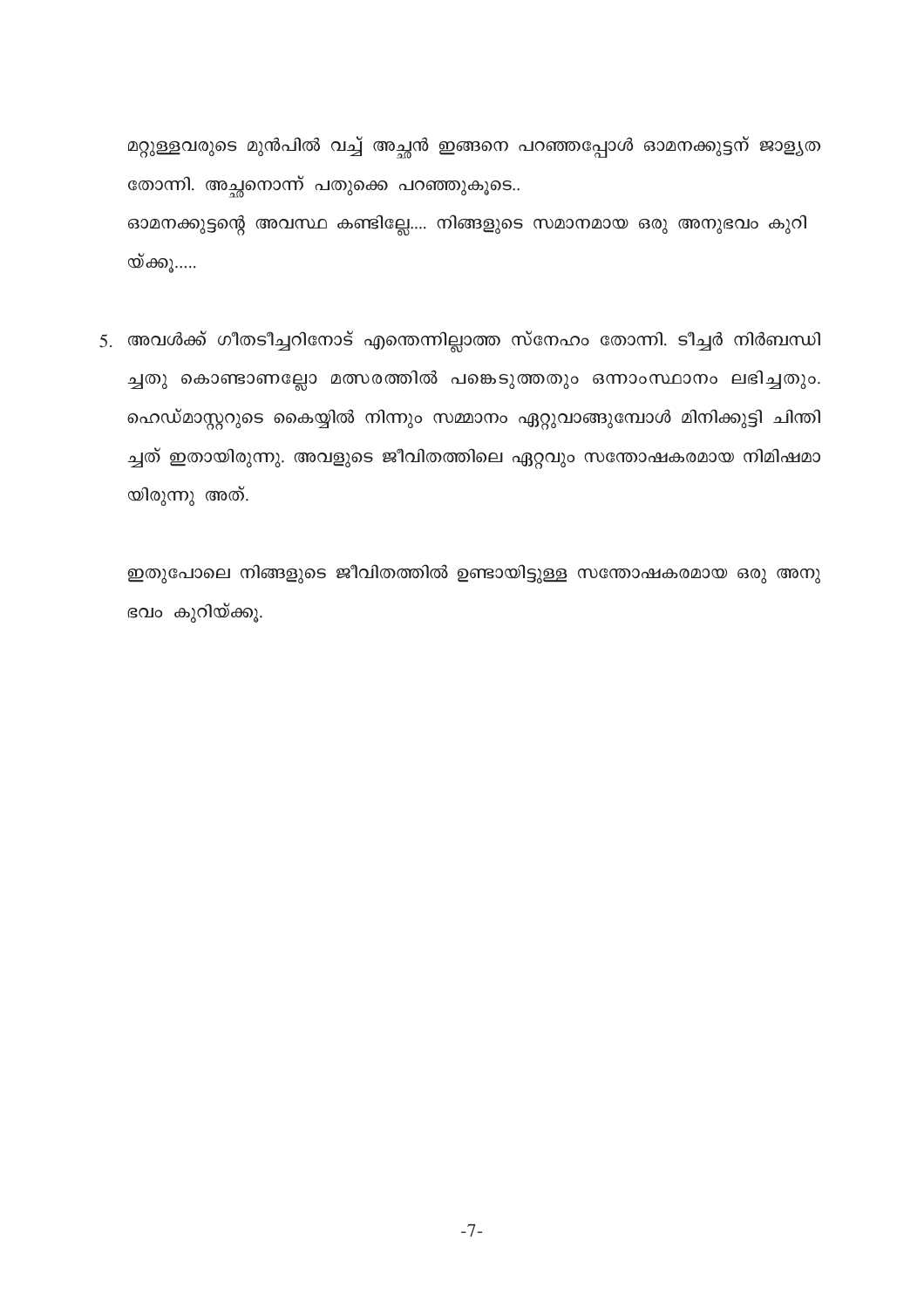### മേഖല: 4 - സർഗ്ഗാത്മകരചന (കഥ)

1. വീട്ടിൽ നിന്ന് ഇറങ്ങിയപ്പോൾ മുതൽ ടാക്സിഡ്രൈവർ അസ്വസ്ഥനായിരുന്നു. ടാക്സി സ്റ്റാൻഡിൽ എത്തിയപ്പോഴും അയാളുടെ ചിന്തകൾ ആ അമ്മയെക്കുറിച്ച് മാത്രമായി രുന്നു. ആ അമ്മ ഇപ്പോൾ എന്തെടുക്കുകയായിരിക്കും?. മക്കൾ ആരെങ്കിലും വന്നു കാണുമോ? ആരും തുണയില്ലാതെ അവശയായി.........................

അയാൾ പെട്ടെന്ന് വണ്ടി മുന്നോട്ടെടുത്തു.

കഥ പൂർത്തിയാക്കാമോ?

2. "മോനേ, സൂക്ഷിച്ച് പോണേ! "

അമ്മയുടെ വാക്കുകൾ അമൽ പിന്നിൽ നിന്ന് കേട്ടു. ഞാനെത്ര നാളായി സൈക്കി ളിൽ സ്ക്കൂളിലേയ്ക്ക് പോകുന്നു. ഈയിടെയായി അമ്മയ്ക്കിതേ പറയാനുള്ളൂ. ഞാനെന്താ കൊച്ചുകുട്ടിയാണോ? ആറാം ക്ലാസ്സിലല്ലേ പഠിക്കുന്നത്? അച്ഛനാണെ ങ്കിൽ എനിക്ക് ബൈക്ക് വരെ ഓടിക്കാൻ തരാറുള്ളതല്ലേ? സൈക്കിൾ ചവിട്ടുന്നതിനി 

ഈ കഥയുടെ ബാക്കി എന്തായിരിക്കും? നിങ്ങളുടെ ഭാവനയ്ക്കനുസരിച്ച് പൂർത്തിയാക്കുക.

3. തൊട്ടടുത്ത ഫാക്ടറിയിൽ നിന്ന് അഞ്ചുമണിയുടെ സൈറൺ മുഴങ്ങി. തുണികൾ അലക്കി വിരിച്ചു കഴിഞ്ഞാൽ വീട്ടിൽ പോകാം. കുട്ടികൾ സ്ക്കൂൾ വിട്ട് കളിയും കഴിഞ്ഞ് വീട്ടിലെത്തിയിട്ടുണ്ടാവും. കുട്ടികൾ വിശന്നിരിക്കുകയായിരുക്കുമോ? ആൺകു ട്ടികൾ ആണെങ്കിലും ചായ ഉണ്ടാക്കാനൊക്കെ അവർക്ക് അറിയാവുന്നതല്ലേ? നാളെ കുട്ടികളുടെ അച്ഛൻ വരുമായിരിക്കും. പല ചിന്തകൾക്കിയിൽ അവൾ തുണികൾ അല ക്കിത്തീർത്തു.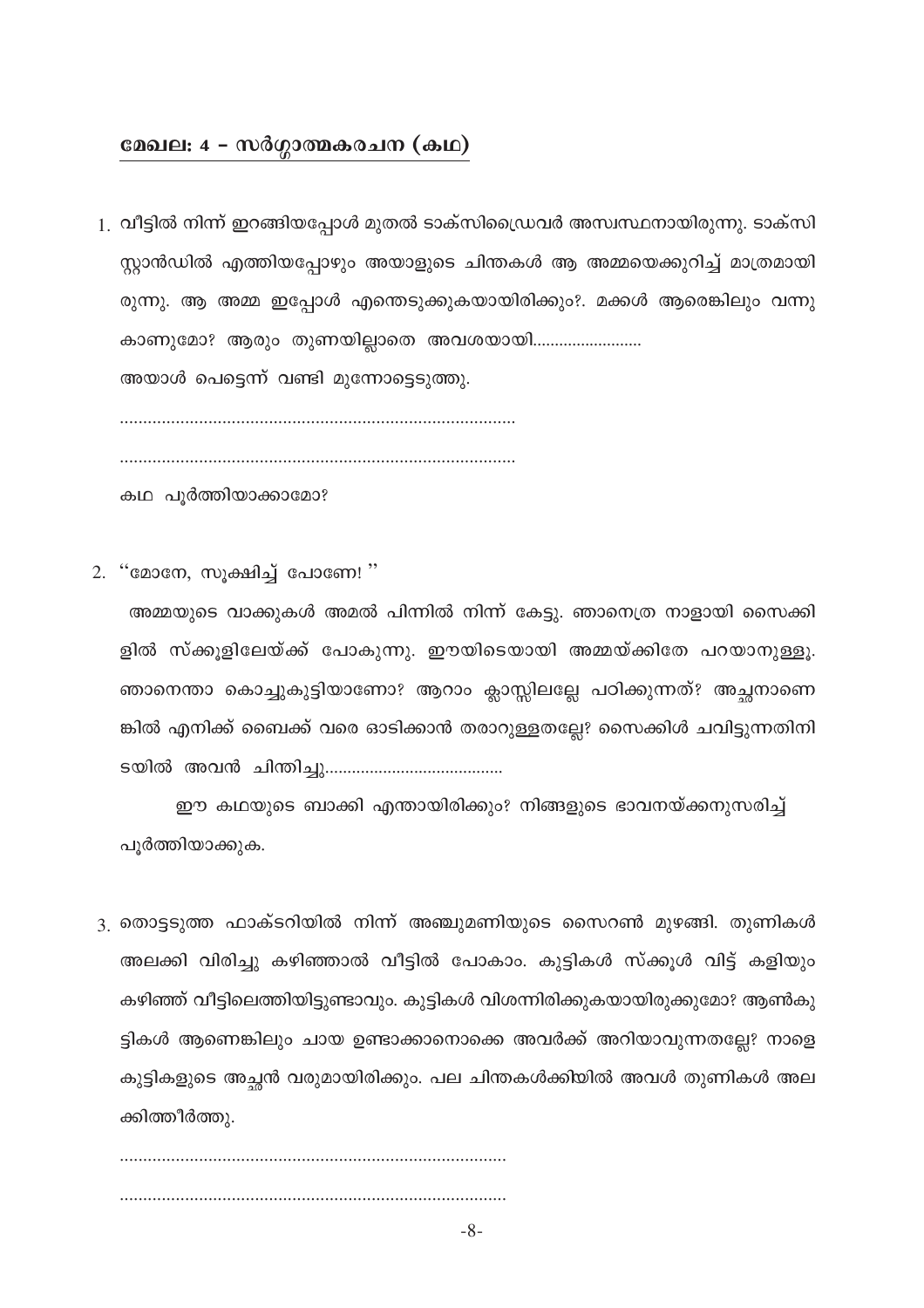ഇടവഴി കടന്ന് മുറ്റത്ത് കയറുമ്പോഴും കുട്ടികളുടെ ശബ്ദമൊന്നും കേൾക്കുന്നില്ല. എന്തു പറ്റിയാവോ? അവൾക്ക് പരിഭ്രമമായി. ''അമ്മേ'' എന്ന വിളികേട്ട് അവൾ തിരിഞ്ഞു നോക്കി. കൈയിൽ എന്തോ ഉയർത്തിപ്പിടിച്ചുകൊണ്ട് അവർ ഓടിവരുന്നു.

ഈ കഥയുടെ ബാക്കി ഭാഗം പൂർത്തീകരിക്കുക.

4. ഫ്രാൻസിസ് സാർ ശ്രീരാമന്റെ കഥ എത്ര ഭംഗിയായാണ് പറഞ്ഞു തന്നത്. കാട്ടിൽ പോകേണ്ടി വന്നിട്ടും അച്ഛനെയും അമ്മയെയും രാമൻ എത്രമാത്രം സ്നേഹിക്കു ന്നു. നിങ്ങളും രാനമെപ്പോലെയാണോ എന്ന സാറിന്റെ ചോദ്യം കേട്ടപ്പോൾ ഞാനങ്ങ് വല്ലാതായി. ഞാൻ വീട്ടിലെപ്പോഴും ദേഷ്യപ്പെടുന്ന കാര്യമെങ്ങാനും സാർ അറി ഞ്ഞിട്ടുണ്ടാവുമോ? വിങ്ങുന്ന മനസ്സുമായി ദീപു വീട്ടിലേക്ക് നടന്നു. അവൻ മന സ്സിൽ ചില തീരുമാനങ്ങൾ എടുത്തു.

കഥപൂർത്തിയാക്കുക.

5. രഘുവിന്റെ ഇരുപത്തഞ്ചാം പിറന്നാളാണ് ഇന്ന്. ജോലി കിട്ടിയിട്ട് കൃത്യം ഒരു മാസം ആകുന്നതും ഇന്നു തന്നെ. കുളി കഴിഞ്ഞ് ഓഫീസിലേക്ക് പോകുമ്പോൾ അവന്റെ ചിന്തകൾ അമ്മയും അമ്മുമ്മയുമൊത്തുള്ള കഴിഞ്ഞുപോയ പിറന്നാൾ ദിനങ്ങളെപ്പ റ്റിയായിരുന്നു. അമ്മയുടെ കൈകൊണ്ട് ഉണ്ടാക്കിയ പുളിശേരിയുടെയും തോരന്റെയും സ്വാദ് അവൻ ഓർത്തു. അവരൊക്കെയില്ലാത്ത നഗരത്തിലെ ആദ്യ പിറന്നാൾ.

കഥയുടെ ബാക്കി പൂർത്തിയാക്കുക.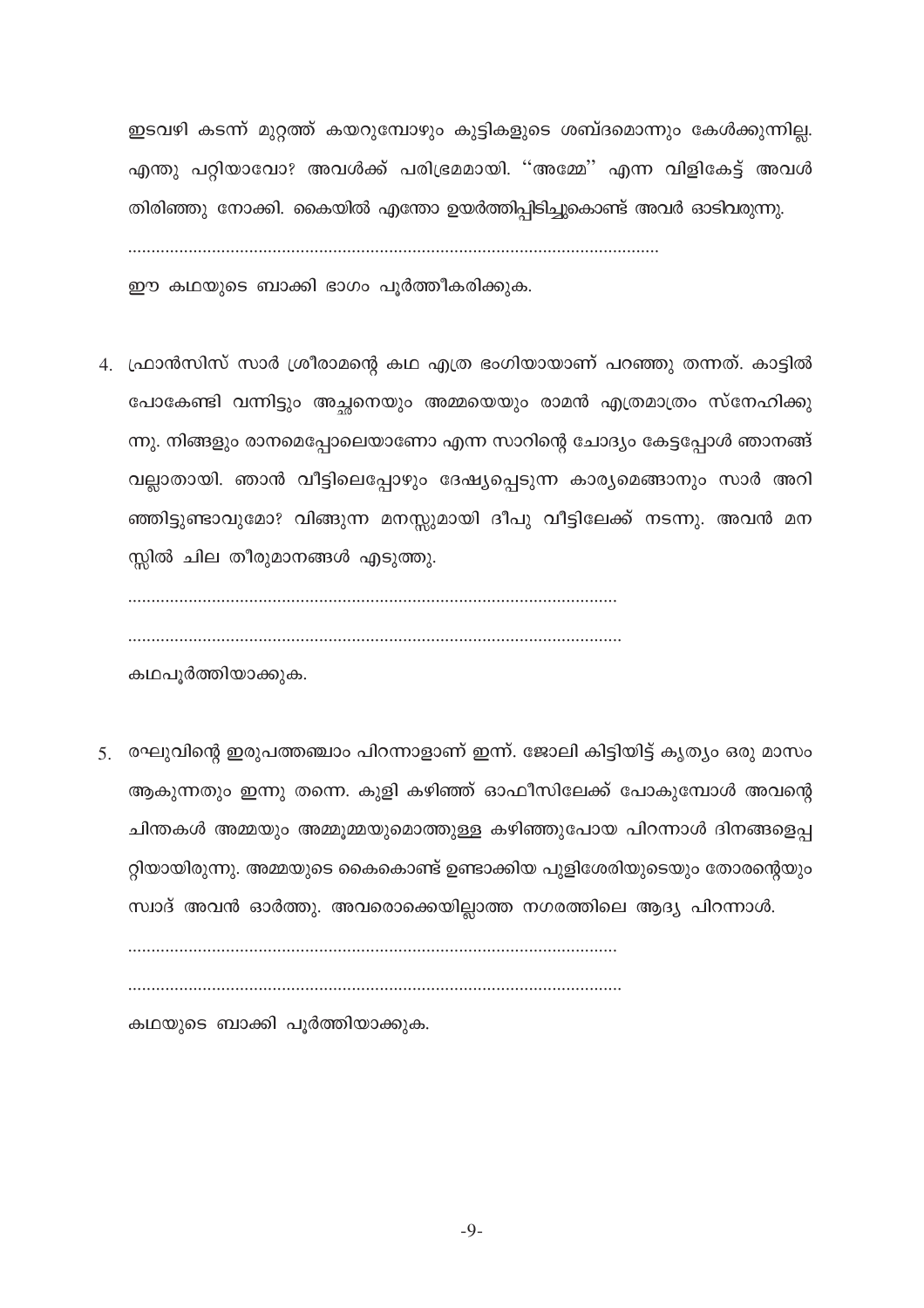### മേഖല: 5 - പോസ്റ്റർ

1. വൃദ്ധജനങ്ങളെ സംരക്ഷിക്കേണ്ടത് സമൂഹത്തിന്റെ കടമയാണ്. ഈ ആശയം കുട്ടിക ളിലേക്ക് എത്തിക്കുന്നതിന് സാമൂഹ്യക്ഷേമവകുപ്പ് ഒരു പ്രദർശനം സംഘടിപ്പിക്കു  $m<sub>l</sub>$ .

നിങ്ങളുടെ വിദ്യാലയത്തിന് അനുവദിച്ചിരിക്കുന്ന സ്റ്റാളിൽ പ്രദർശിപ്പിക്കാനായി മൂന്ന് പോസ്റ്ററുകൾ തയ്യാറാക്കുക.

- 2. മാധവിക്കുട്ടിയുടെ 'അമ്മ' എന്ന കഥ നാടകരൂപത്തിൽ അവതരിപ്പിക്കാൻ സ്ക്കൂൾ നാടക ക്ലബ് തീരുമാനിച്ചു. ഇതിന്റെ പ്രചരാണാർത്ഥം മൂന്ന് പോസ്റ്ററുകൾ തയ്യാറാക്കുക.
- 3. സ്ക്കുൾ പരിസരത്ത് വലുതും ചെറുതുമായ അപകടങ്ങൾ വർദ്ധിച്ചു വരുന്ന സാഹച ര്യത്തിൽ കുട്ടികൾക്കായി ബോധവൽക്കരണ ക്ലാസ്സുകൾ നടത്താൻ സ്ക്കൂൾ അധികൃ തർ തീരുമാനിച്ചു. റോഡ് ട്രാൻസ്പോർട്ട് ഓഫീസറാണ് ക്ലാസ്സുകൾ നയിച്ചത് ലഭിച്ച ആശയങ്ങൾ ഉൾപ്പെടുത്തി സ്ക്കൂൾ പരിസരത്ത് പോസ്റ്ററുകൾ സ്ഥാപിക്കാൻ കുട്ടി കളെ അദ്ദേഹം ഉപദേശിച്ചു.

ഈ വിഷയത്തിൽ മൂന്ന് പോസ്റ്ററുകൾ തയ്യാറാക്കുക.

- 4. കൃത്രിമമായതും മായം കലർന്നതുമായ ഭക്ഷണപദാർത്ഥങ്ങൾ ഇന്ന് ഗ്രാമങ്ങളിൽ പോലും സുലഭമായി ലഭിക്കുന്നു. ഇത് കുട്ടികളിൽ ആരോഗ്യപ്രശ്നങ്ങൾ സൃഷ്ടിക്കു ന്നു. ഈ സാഹചര്യത്തിൽ പഞ്ചായത്ത് ഭരണസമിതി കേരളത്തിലെ തനത് ഭക്ഷണ രീതി വ്യാപിപ്പിക്കാൻ നിരവധി പ്രവർത്തനങ്ങൾ ആവിഷകരിച്ച് നടപ്പിലാക്കി. ഇതിന്റെ പ്രചരണത്തിനായി വ്യത്യസ്ത രീതിയിലുള്ള മൂന്ന് പോസ്റ്ററുകൾ തയ്യാറാക്കു ക.
- 5. ഇന്ന് ടെലിവിഷന്റെയും മൊബൈൽ ഫോണിന്റേയും അമിത ഉപയോഗം കുട്ടികളിൽ ശാരീരികവും മാനസികവുമായ ധാരാളം പ്രശ്നങ്ങൾ സൃഷ്ടിക്കുന്നു. ഇത് തിരിച്ച റിഞ്ഞ മാന്തോപ്പ് സ്ക്കൂളിലെ വിദ്യാർത്ഥികൾ ഇതിനെതിരെ വിവിധ പ്രവർത്തനങ്ങൾ നടത്തിവരികയാണ്. പി.ടി.എ. പൊതുയോഗദിനത്തിൽ നടത്തേണ്ട പ്രചാരണത്തിനായി മൂന്ന് പോസ്റ്ററുകൾ തയ്യാറാക്കുക.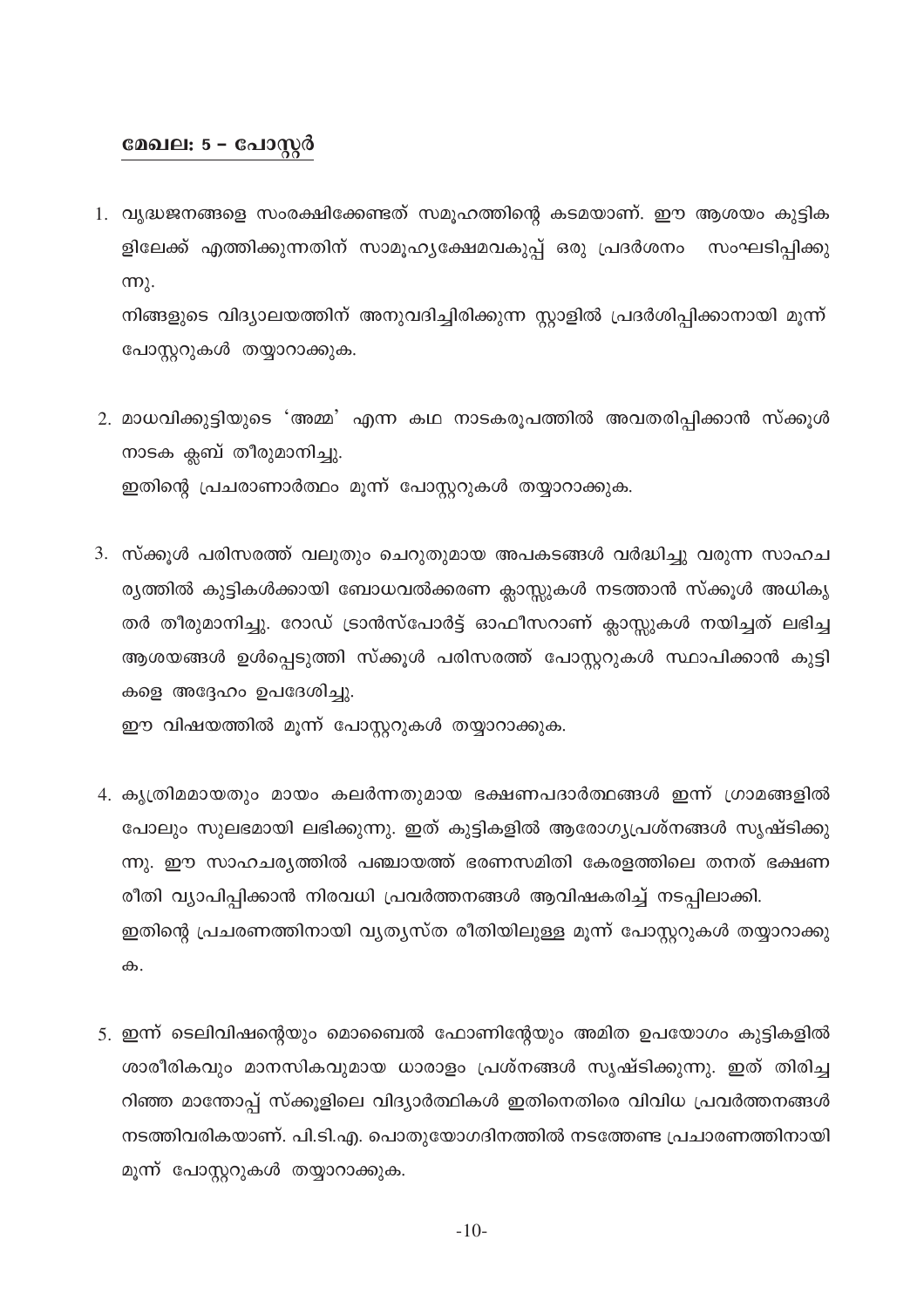### സർവ്വ ശിക്ഷാ അഭിയാൻ കേരളം നിരന്തര മൂല്യനിർണയം – യൂണിറ്റ് ടെസ്റ്റ് ഗ്രേഡിംഗ് സൂചകങ്ങൾ

ക്ലാസ്സ്:  $VI$ 

വിഷയം: മലയാളം

### അടിസ്ഥാനപാഠാവലി

### 1. ലഘു ഉപന്യാസം

- വിഷയവുമായി ബന്ധപ്പെട്ട ആശയങ്ങളുടെ സമഗ്രത
- ഘടന (ശീർഷകം, ആമുഖം, ആശയങ്ങൾ യുക്തി പൂർവ്വമായും പൂർവ്വാപര ബന്ധത്തോടെയുള്ള അവതരണം, ഖണ്ഡികാകരണം, ഉപസംഹാരം)
- വിഷയവുമായി ബന്ധപ്പെട്ട ആശയങ്ങൾ വിശകലനം ചെയ്യുകയും യുക്തിപൂർവ്വം സ്വാഭിപ്രായം കൂട്ടിച്ചേർത്ത് അവതരിപ്പിക്കുകയും ചെയ്യുന്നു.

### 2. പത്രവാർത്ത

- ഉള്ളടക്കത്തിന്റെ സാരാംശവും ഊന്നലും സൂചിപ്പിക്കുന്നതും അതിലേക്കു ശ്രദ്ധയാ കർഷിക്കുന്നതുമായ ശീർഷകം
- O സംഭവത്തിന്റെ / പ്രശ്നത്തിന്റെ കാതലായ ഭാഗങ്ങളിൽ തുടങ്ങി വിശദാംശങ്ങളിൽ അവസാനിക്കുന്ന ഘടന.
- വസ്തുനിഷ്ഠമായ പ്രതിപാദന രീതി.

### 3. അനുഭവക്കുറിപ്

- വായനക്കാരിൽ വൈകാരികമായി എത്തിക്കാൻ പര്യാപ്തമായ ആശയങ്ങൾ തെരഞ്ഞെടുത്തു അവതരിപ്പിക്കുന്നു.
- ശ്രദ്ധയാകർഷിക്കും വിധമുള്ള അവതരണവും ശൈലിയും
- വസ്തുക്കളുടെയും സ്വന്തം വികാര വിചാരങ്ങളുടെയും ഉചിതമായ ചേർച്ചയിലൂടെ സത്യ സന്ധമായ അവതരണം.

### 4. സർഗ്ഗാത്മക രചന / കഥ

- കഥാപാത്രസൃഷ്ടി, കഥാവസ്തു (കഥയിലെ ആശയം ഭാവനാത്മകമായി അവതരിപ്പിക്കണം)
- ഭാവനാപൂർണ്ണമായ രചന
- ജിജ്ഞാസ ജനിപ്പിക്കുവാൻ കഴിയുന്ന രചന ശൈലി